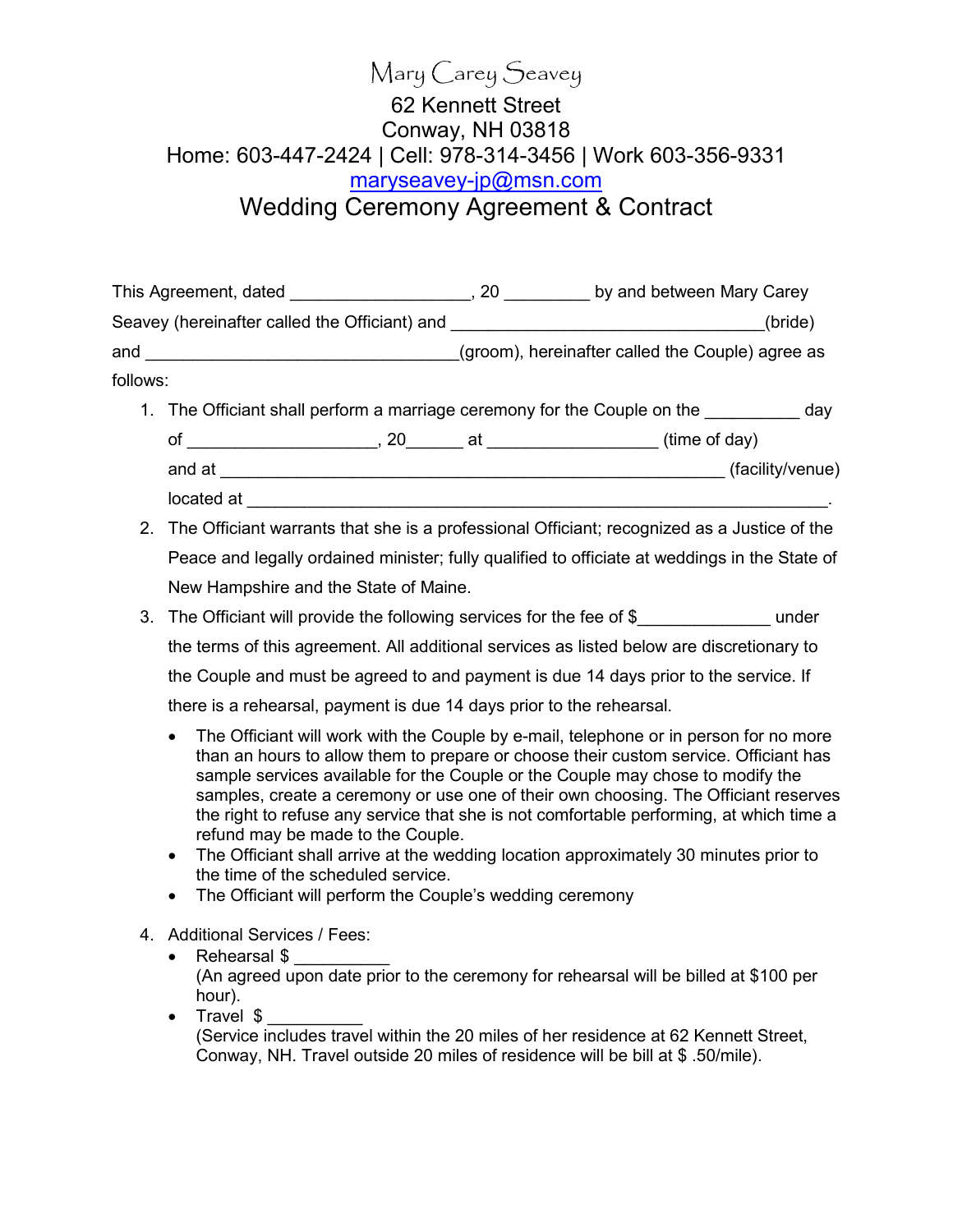- 5. Officiant is prepared to dress in the manner that suits the style of your wedding, provided it allows her to present a dignified image in keeping with the character of the rite of matrimony.
- 6. In the event that the scheduled Officiant is unable to perform the Couple's wedding ceremony due to illness, hospitalization, accident, transportation breakdown or other unforeseeable causes, she will make every attempt to notify the Couple and arrange for another licensed official qualified to perform weddings in the State of New Hampshire or the State of Maine. In such an event that no substitute is available, all monies paid by the Couple to the Officiant will be returned and the Couple hereby agrees that the Officiant will not be held liable for any damages (including punitive) due to the nonperformance of the ceremony or function.
- 7. The Officiant gives permission to the Couple to use her likeness in any photographs, videos or other recording media in any manner for any purpose they wish. Likewise the Couple gives permission to the Officiant to use her likeness in any photographs, videos or other media for marketing purposes. In consideration for these services, the Couple agrees as follows:

The Couple understands that they must obtain a valid marriage license from the appropriate jurisdiction for which the ceremony will be performed and shall provide such valid marriage license to the Officiant to review and execute at the rehearsal or prior to the ceremony. The Officiant cannot and will not perform a marriage ceremony without receiving the appropriate valid marriage license prior to the ceremony.

The Officiant will sign the official marriage certificate and file the certificate with the county clerk's office. The Officiant is legally obligated to return the completed license to the County Clerk's office where the License was obtained by the Couple within 30 days of the wedding ceremony.

This agreement is valid for the wedding service for the place and date stated above. Any change to time, place or date must be agreed to in advance by the Officiant and may be subject to additional fees. The Couple realizes that the Officiant performs other ceremonies for other Couples and that excessive lateness or change in time can create a serious conflict in the Officiant's schedule. If the Couple changes the time or date of the scheduled ceremony without the Officiant's consent, the Officiant reserves the right to cancel the performance of the ceremony and shall in no way be held responsible or liable in any manner for such nonperformance.

The Couple agrees to pay the Officiant the ceremony performance fee of  $$$  as listed above, including any additional agreed upon services or unusual travel expenses listed above.